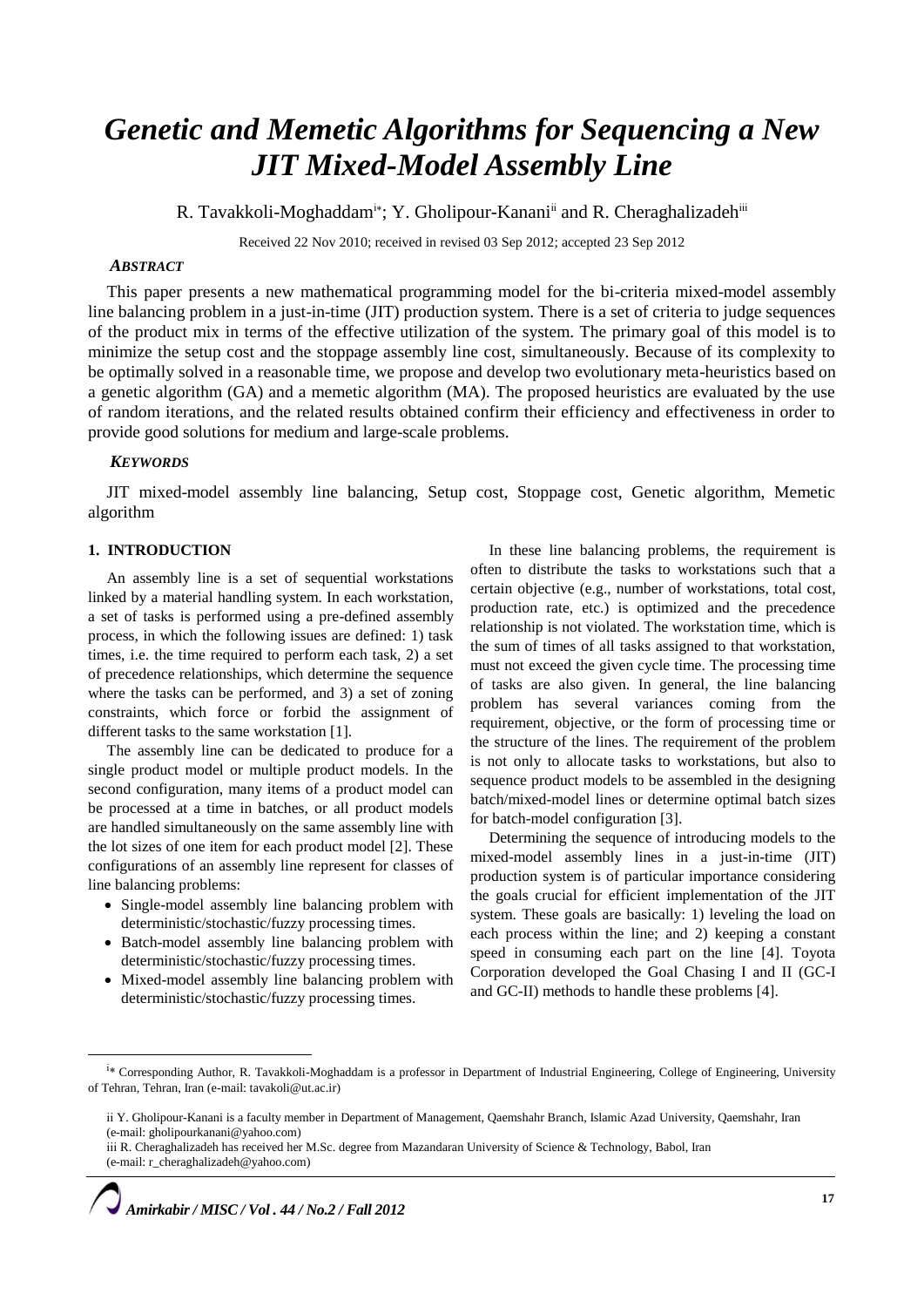GC-I selects a model that minimizes the one-stage variation at each stage, and GC-II simplifies GC-I under special assumptions regarding product structures. Here a ''stage'' represents a position in the order of a sequence. Miltenburg [5] developed a non-linear programming model for the second above-mentioned goal. The time complexity function of the proposed program was exponential. Thus, he developed and solved the problem by applying two heuristic procedures. Miltenburg et al. [6] solved the same problem with a dynamic programming algorithm. Inman and Bulfin [4] solved the problem introduced by Miltenburg [5] by converting it to a new mathematical model. Other objectives were also considered by a number of researchers. Yano and Rachamdugu [8] minimized the total utility work. Bard et al. [9] considered an objective to minimize the overall line length. Okamura and Yamashina [10] developed a heuristic algorithm to minimize the risk of conveyor stoppage.

In the mathematical complexity, the line balancing problem is NP-complete in strong sense because the NPcomplete bin-packing problem can be transformed easily to the line balancing problem in polynomial time [11]. Therefore, several heuristic procedures have been proposed to solve different versions of the line balancing problem. Some comprehensive analyses and reviews of the line balancing problems can be found in Baybars [11], Ghosh and Gagnon [12], and Scholl [13].

According to Fokkert and de Kok [14], most of studies on assembly line balancing problems are dated back to before 1980s. Most of approaches focus on solving a single-model line balancing problem with deterministic processing times [15-17]. A few efforts have been made for the batch-model and mixed-model line balancing problem. Recently, attention on the batch/mixed-model assembly line balancing is paid back due to the requirement of mass assembly with the support of advanced technologies, which help the assembly lines higher flexibility and faster processing speed.

Kabir and Tabucanon [18] studied a batch-model assembly line balancing problem using a multi-attribute decision making (MADM) approach. They generated a set of feasible number of workstations, which were balanced for each product model. Then, they selected the best configuration (i.e., number of workstations) considering multiple criteria, such as production rate, variety, minimum distance moved, quality, etc. The survey carried out by Fokkert and de Kok [14] also shows that there are two approaches in the literature transforming the mixedmodel line balancing problem into a single-model line balancing problem. These approaches use combined precedence diagrams and adjusted task processing times. The experiment results also indicate that the position of common tasks in the precedence diagram of the different models has a significant effect on both the computation

time and the unequal distribution of the total work content of single models among workstations. The extension to the approaches of a single-model for the mixed-model has been utilized by Gokcen and Erel in their different formulations [19-21]. The binary goal programming model of Gokcen and Erel [19] is the first multi-criteria decision making (MCDM) approach to the mixed-model version based on the model of Deckro and Rangachari [22] for a single model assembly line balancing problem. In the next version, Gokcen and Erel [20] formulate a binary integer programming model for the mixed-model assembly line balancing problem. The size of the model has been reduced significantly to an applicable problem with up to 40 tasks by using a combined precedence relationship and some variables that limit the increase in the number of decision variables and constraints.

Erel and Gokcen [21] also developed a shortest route formulation for MALB. This model was also based on the shortest-route model developed by Gutjahr and Nemhauser [23] for SMALB. Their proposed model was better than the shortest-route model proposed by Robert and Villa [24] in terms of the size of the formulated network as the number of tasks increases because they assigned common tasks of different product models to the same stations as well as the constraints that could be imposed by increasing the designers' limit.

Tavakkoli-Moghaddam et al. [25 and 26] presented the optimal schedule and sequence of a set of jobs for a single machine with idle insert, in which the objective function is to minimize the sum of maximum earliness and tardiness (*n*/1/*I*/*ETmax*). Sequencing mixed-model assembly lines have also been studied as a multi-criteria problem. Bard et al. [24] developed a model involving two objectives as follows: (1) minimizing the overall line length; and (2) keeping a constant rate of part usage. They solved the problem by using the weighted sum and they proposed a tabu search (TS) method to solve such a problem. Hyun et al. [28] addressed three objectives as follows: (1) minimizing total utility work, (2) keeping a constant rate of part usage, and (3) minimizing total setup cost. This problem was solved by proposing a new genetic evaluation and selection mechanism. Korkmazel and Meral [29] developed a weighted sum approach for two goals introduced by Monden [30].

McMullen and Fraizer [31] developed a simulated annealing (SA) method for the model used by McMullen [32] and they compared this SA against the TS method. McMullen [33–35] also solved the same problem by using genetic algorithms (GA), Kohonen self-organizing map (SOM), and ant colony optimization, respectively. He also compared the performance of these three methods with SA and TS methods. Mansouri [36] also solved the same problem with GA, in which a new selection mechanism was introduced. A number of other metaheuristic methods can be applied to any other combinatorial optimization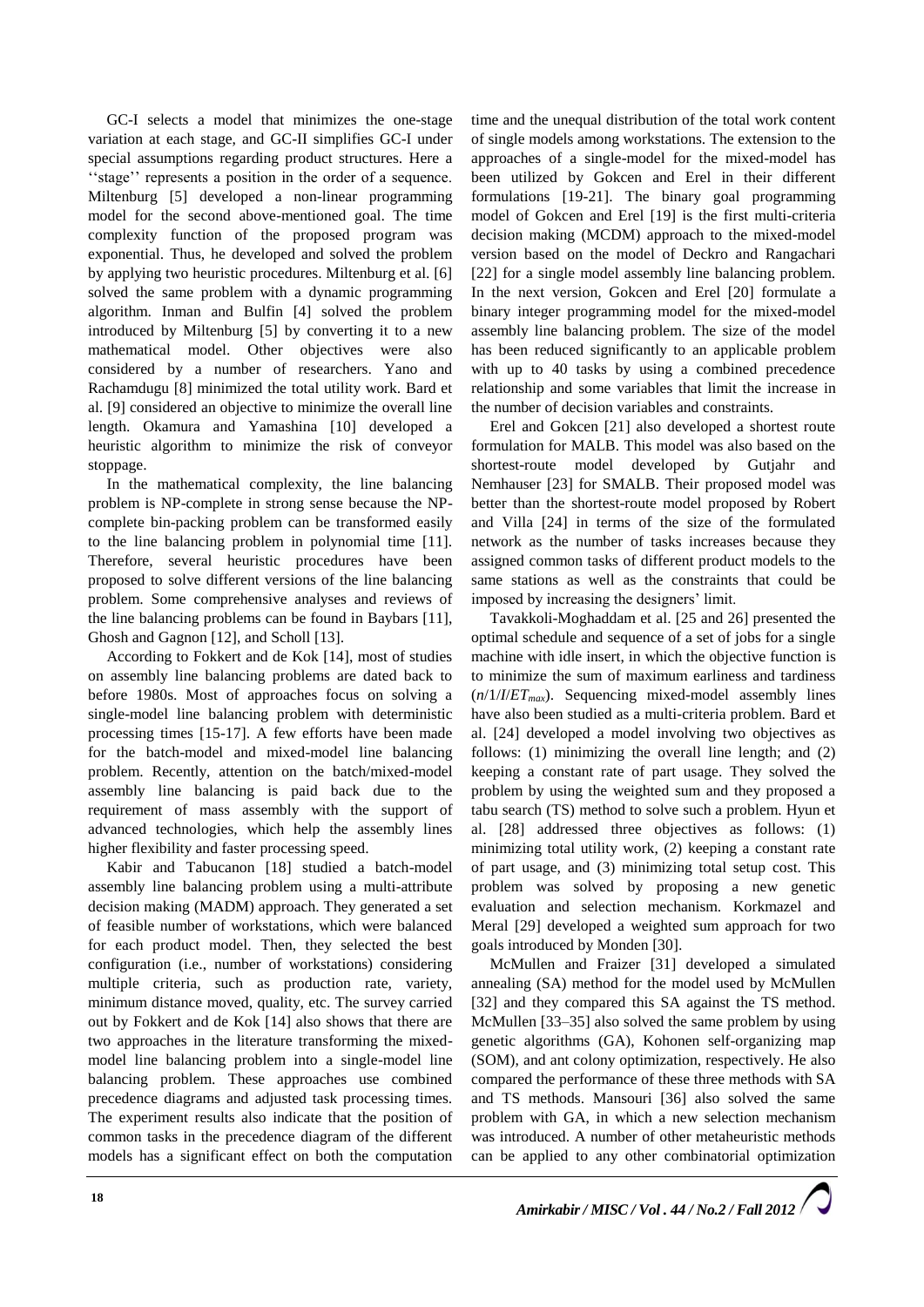problem. Tavakkoli-Moghaddam et al. [37] proposed an efficient memetic algorithm (MA) with a simulated annealing-based local search engine in order to solve a new model of a cell formation problem (CFP) for a multiperiod planning horizon.

Emde and boysen [38] introduced an exact solution procedure that solves both problems simultaneously in a polynomial runtime. In addition, management implications regarding the trade-off between the number and capacity of two trains and in-process inventory near the line are investigated within a comprehensive computational study. Furthermore, Emde and boysen [39] discussed the general pros and cons of the supermarket concept and treats the decision problem of determining the optimal number and placement of supermarkets on the shop floor. A mathematical model is proposed, an exact dynamic programming algorithm presented, and the validity of the proposed approach for practical purposes as well as the trade-off resulting from fixed installation and maintenance cost is investigated in a comprehensive computational study.

Dong and Gui [40] solved the separation in the traditional serial production planning and scheduling in mixed-model assembly line, the integrated optimization complete model of production planning and scheduling based on multiple objectives and constraints was constructed.

Hamzadayi and Yildiz [41] presented a priority-based genetic algorithm (PGA) for the simultaneously tackling of the mixed-model U-shape assembly line (MMUL) balancing/model sequencing problems (MMUL/BS) with parallel workstations and zoning constraints, which allows the decision maker to control the process to create parallel workstations and to work in different scenarios.

Zen[ga](http://www.sciencedirect.com/science/article/pii/S0305054811002139#aff1) et al [42] investigated the operator allocation problems (OAP) with jobs sharing and operator revisiting for balance control of a complicated hybrid assembly line, which appears in the apparel sewing manufacturing system. Multiple objectives and constraints for the problem are formulated.

Bautista et al [43] presented an extension to the mixedmodel sequencing problem with work overload minimisation (MMSP-W) for production lines with serial workstations and parallel homogeneous processors. Boyse[na](http://www.sciencedirect.com/science/article/pii/S0377221710007319#aff1) and Bock [44] proposed a new approach for a scheduling JIT part supply from a central storage center. Materials are usually stored in boxes allotted to the consumptive stations of the line by a forklift. For such a real-world problem, a new model, a complexity proof and different exact/heuristic solution procedures are provided.

Zhen[ga](http://www.sciencedirect.com/science/article/pii/S1876610211035910#aff0005) et al [45] presented a mathematical model and an ant colony optimization (ACO) algorithm for assembly line balancing (ALB). The mathematical model can be used to formally describe the problem. Akpınar and Bayhan [46] proposed a hybrid genetic algorithm (GA) to solve a mixed-model assembly line balancing problem of type I (MMALBP-I). There are three objectives to be achieved, namely minimizing the number of workstations, maximizing the workload smoothness between workstations, and maximizing the workload smoothness within workstations.

H[ua](http://www.sciencedirect.com/science/article/pii/S000785061100206X#aff0005) et al [47] first reviewed the state of the art research in the areas of the assembly system design, planning and operations in the presence of product varieties. Methods for assembly representation, sequence generation and assembly line balancing are reviewed and summarized. The operational complexity and the role of human operators in assembly systems are then discussed in the context of product varieties. Challenges in disassembly and remanufacturing in the presence of high variety are presented.

Özcan [48] considered the problem of balancing twosided assembly lines with stochastic task times (STALBP). A chance-constrained, piecewise-linear, mixed-integer programming (CPMIP) model is proposed to formulate and then solved by a simulated annealing (SA) algorithm.

Giard and Jeunet [49] presented an integer programming formulation for the sequencing problem in mixed-model assembly lines, in which the number of temporarily hired utility workers and the number of sequence-dependent setups are to be optimized through a cost function simultaneously. The resultant model offers an operational way to implement the utility work needed to avoid line stoppages, unlike previous papers addressing the goal of smoothing the workload.

Yang and Zhang [50] studied the parameter design and the performance optimization of a Kanban system without stockouts in a multi-stage, mixed-model assembly line.

Boyse[na](http://www.sciencedirect.com/science/article/pii/S0377221708005122#aff1) et al [51] aimed at evenly smoothing the part consumption induced by the production sequence over time. Among these approaches, the popular product rate variation (PRV) problem is considered to be an appropriate approximate model, if either all products require approximately the same number and mix of parts or part usages of all products are almost completely distinct. These statements are further specified by analytical findings, which prove the equivalence of product and material oriented level scheduling under certain conditions.

Main difference between this work and other studies is that we consider simultaneously two objectives; namely the total stoppages assembly line cost and the total setup cost. The rest of this paper is organized as follows. In Section 2, we present the detailed description of the mixed-model assembly line (MMAL). In Section 3, we discuss about the complexity of the proposed model and propose GA and MA to solve such a hard model. Section 4 provides experimental results where a number of test problems are solved to show the efficiency of the proposed GA and MA and we present our conclusions in

*Amirkabir / MISC / Vol . 44 / No.2 / Fall 2012*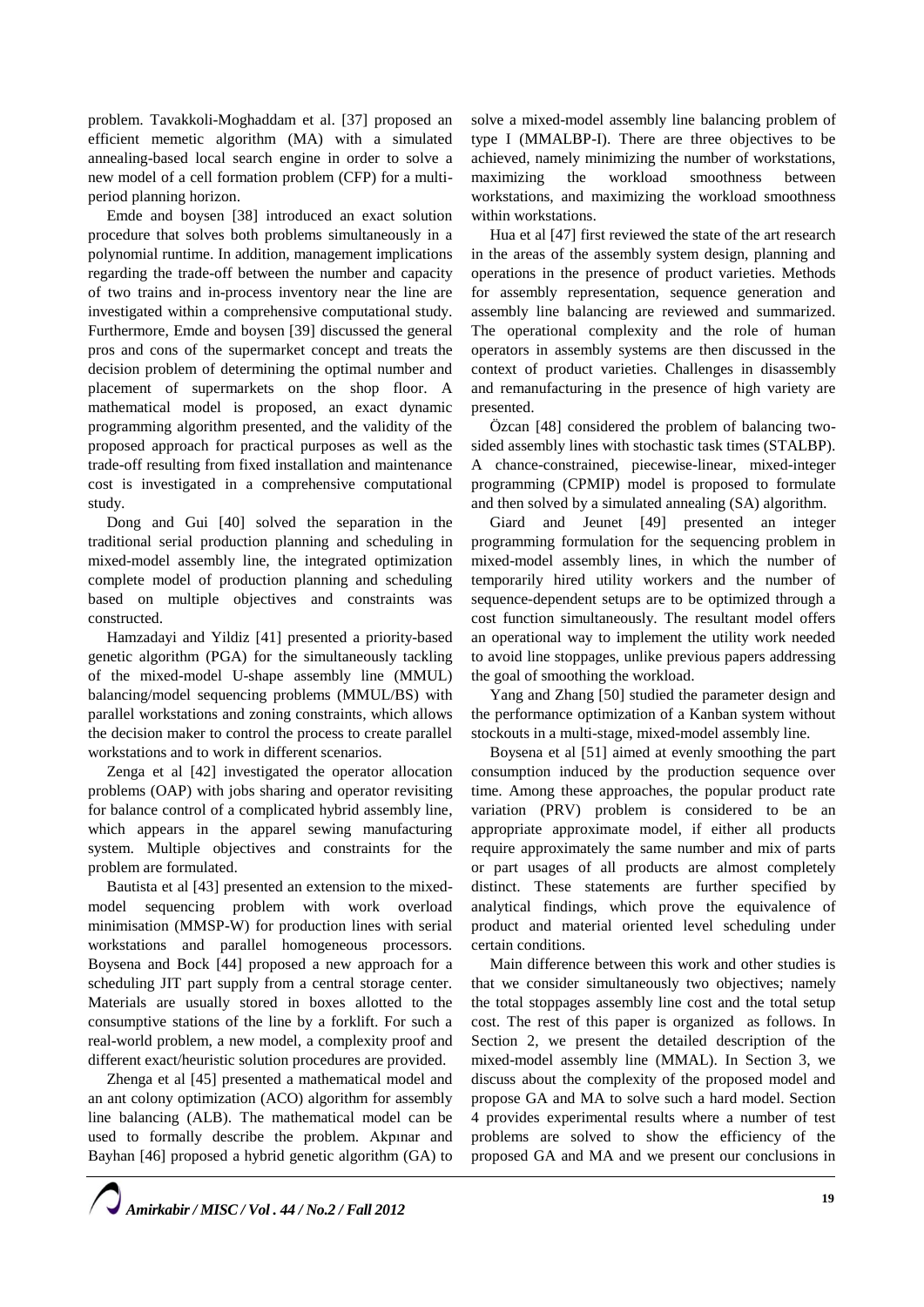this section.

#### **2. MATHEMATICAL MODEL**

#### *A. Mixed-model assembly line sequencing problem*

In this paper, the mixed-model assembly line (MMAL) is a conveyor system moving at a constant speed  $(v_c)$ .

Similar products are launched onto the conveyor at a fixed rate. The line is partitioned into *J* stations. It is assumed that the stations are all closed types. A closed station has boundaries that cannot be crossed by workers. Such a closed station is often found in reality where the use of facilities is restricted within a certain boundary. The tasks allocated to each station are properly balanced and their operating times are deterministic. The worker moves downstream on the conveyor while performing his/her tasks to assemble a product. To complete the job, the worker moves upstream to the next product. Suppose that the worker's moving time is ignored.

The design of the MMAL involves several issues, such as determining operator schedules, product mix, and launch intervals. Two types of operator schedules (i.e., early start schedule and late start schedule) are found in [52]. An early start schedule is more common in practice and is used in this paper. Second, a minimum part set (MPS) production, which is a strategy widely accepted in the mixed-model assembly lines, is also used in this paper.

*B. Notations and problem description* 

The following notation is first given:

- *I. Indices*
- *M* Number of station
- *I* Number of model for
- *T* Maximum available time in each station
- *II. Parameters*
- $a_m$  Difference coefficient of station *m* when line stops
- *m <sup>s</sup>* Risk cost of line stop in station *m*

 $t_{[k]}$  Proceeding time of product that assign to sequence  $k$ 

- $t_{mir}$  Proceeding time in station  $m$  when model  $i$  change to model *r*
- *T<sup>m</sup>* Average proceeding time of each station
- *Smir* Setup cost in station *m* when model *i* change to model *r* in this station
- *<sup>i</sup> <sup>d</sup>* Demand of model *i*
- *III. Decision variables*

1 if in sequence k the model change from i to  $r$ ; 0 Otherwise *kir*  $x_{\text{kir}} = \begin{cases} 1 & \text{if in sequence } k \text{ the model change from } i \text{ to } r \\ 0 & \text{otherwise} \end{cases}$ ŀ s.t.

*T<sup>m</sup>* Average proceeding time of each station

$$
(T_m = \frac{\sum_{r=1}^{I} \sum_{i=1}^{I} \sum_{k=1}^{Q} t_{mir} x_{kir}}{Q})
$$
  
Q Total demand (i.e.,  $Q = \sum_{i=1}^{I} d_i$ )

*C. Mathematical model*

#### *I. Minimizing the risk of line stoppage*

To minimize the risk of line stoppage, we should position a job with small proceeding time after a job with big proceeding time and also take equal between difference of these two times and average proceeding time of that station.

$$
\left| (t_{[k]} - T_m) + (t_{k-1} - T_m) \right| = \left| t_{[k]} + t_{[k-1]} - 2T_m \right| \tag{1}.
$$

Because the line stoppage is related with all the products, we minimize the deviations of product proceeding times from the average proceeding time of that station as:

$$
\sum_{m=1}^{M} a_m \sum_{k=2}^{Q} \left| t_{[k]} + t_{[k-1]} - 2T_m \right| \tag{2}.
$$

where  $t_{[k]}$  is the proceeding time in station *m* for the part positioned in sequence *k*; therefore, we have:

$$
t_{[k]} = \sum_{i=1}^{I} \sum_{r=1}^{I} t_{mir} x_{kir}
$$
\n
$$
(3)
$$
\n
$$
\sum_{m=1}^{M} a_{m} S_{m} \sum_{k=2}^{Q} \left| t_{[k]} + t_{[k-1]} - 2T_{m} \right| =
$$
\n
$$
\sum_{m=1}^{M} a_{m} S_{m} \sum_{k=2}^{Q} \left| \sum_{i=1}^{I} \sum_{r=1}^{I} t_{mir} x_{kir} + \sum_{i=1}^{I} \sum_{r=1}^{I} t_{mir} x_{(k-1)ir} - 2T_{m} \right|
$$
\n
$$
= \sum_{m=1}^{M} a_{m} S_{m} \sum_{k=2}^{Q} \left| \sum_{i=1}^{I} \sum_{r=1}^{I} t_{mir} (x_{kir} + x_{(k-1)ir}) - 2T_{m} \right|
$$
\n(4)

By the above consideration, we explain the first objective function minimizing the stoppages assembly line cost. The model is presented below.

$$
\min \sum_{m=1}^{M} a_m \cdot s_m \sum_{k=2}^{Q} \left| \sum_{i=1}^{I} \sum_{r=1}^{I} t_{mir} \left( x_{kir} + x_{(k-1)ir} \right) - 2T_m \right|
$$
\n(5)

$$
\sum_{i=1}^{I} \sum_{r=1}^{I} x_{kir} = 1, \forall k
$$
 (6)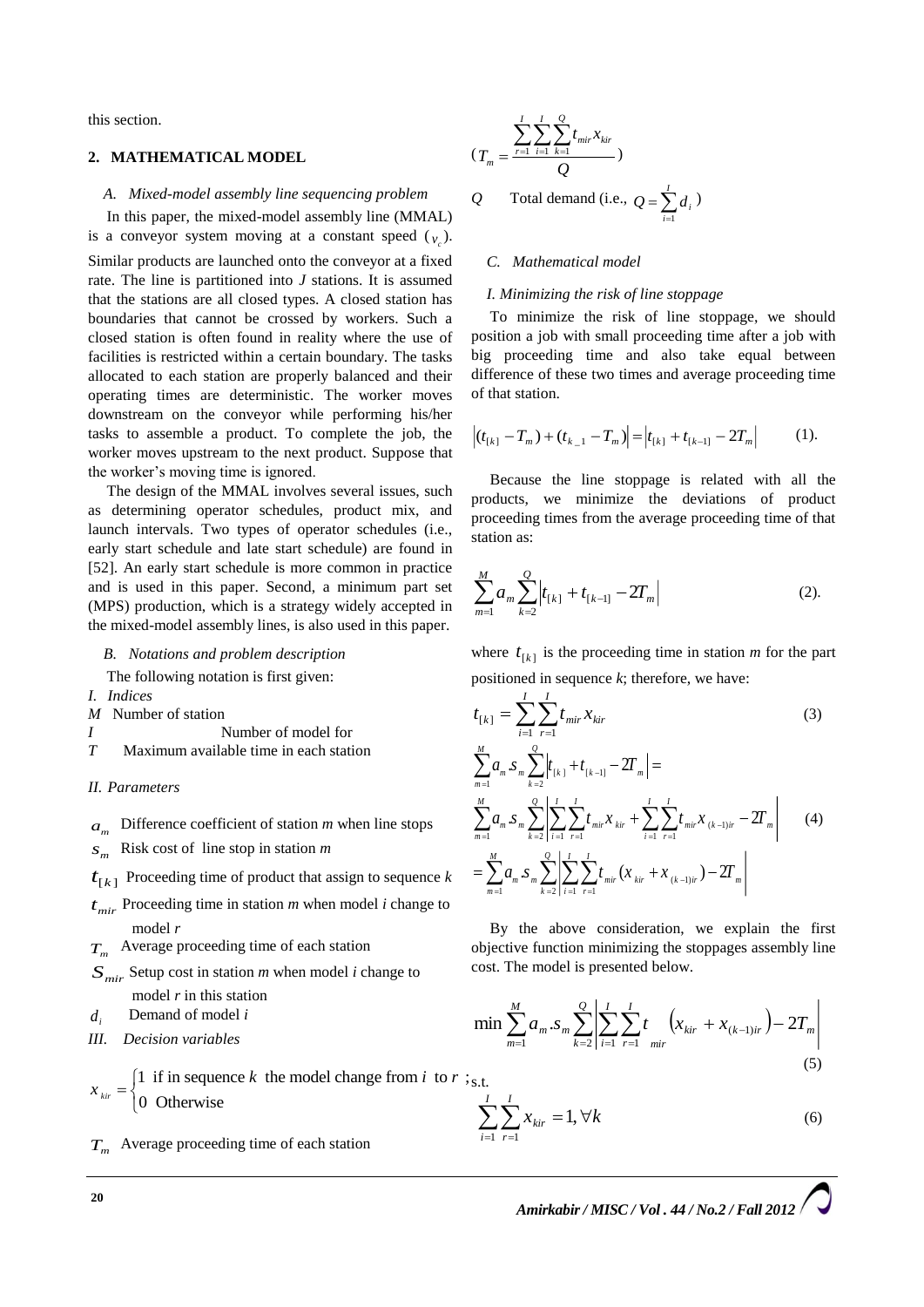$$
\sum_{i=1}^{I} x_{kir} = \sum_{p=1}^{I} x_{(k+1)rp}, k = 1, ..., Q-1, \forall r
$$
 (7)

$$
\sum_{i=1}^{I} x_{Qir} = \sum_{p=1}^{I} x_{1rp}, \forall r
$$
 (8)

$$
\sum_{k=1}^{Q} \sum_{i=1}^{I} x_{kir} = d_r, \forall r
$$
\n(9)

$$
\sum_{k=1}^{Q} \sum_{i=1}^{I} \sum_{r=1}^{I} t_{mir} x_{kir} \leq T, \forall m
$$
\n(10)

$$
x_{\text{kir}} \in \{0, 1\}, \forall k, i, r \tag{11}
$$

Eq. (6) is a set of position constraints indicating that every position in a sequence is occupied by exactly one product. Eqs. (7) and (8) ensure that the sequence of products is maintained while repeating the cyclic production. Eq. (9) imposes the restriction that all the demands should be satisfied in terms of MPS. Eq. (10) ensure that the total time not be exceeded in each station.

#### *II. Minimizing the setup cost*

In many industries, sequence-dependent setups are considered as an important item in assembly operations. The model considering sequence-dependent setups developed by Hyun et al. [53] is considered in this paper.

$$
\min \sum_{m=1}^{M} \sum_{k=1}^{Q} \sum_{i=1}^{I} \sum_{r=1}^{I} x_{kir} s_{mir} \tag{12}
$$

s.t.

Eqs. (6) to (9) and 
$$
(11)
$$

where  $S_{\text{mir}}$  is the setup cost required when the model type is changed from *i* to *r* at station  $m$ .  $X_{\text{vir}}$  is 1 if model type *i* and *r* are assigned, respectively, at position *k* and *k*+1 in a sequence; otherwise  $X_{\text{kir}}$  is 0.

#### *III. Final objective function*

The main objective function is the sum of each function (Equations 2 and 12) when multiplied by their weighting coefficients (i.e.,  $\lambda_1$  and  $\lambda_2$  for the first and second objective functions, respectively). Note that these coefficients are in [0, 1] and the sum of them is 1.

The final objective function of this model is give below:

$$
\min Z = \lambda_1 \sum_{m=1}^{M} a_m * s_m \sum_{k=2}^{Q} \left| \sum_{i=1}^{I} \sum_{r=1}^{I} t_{mir} \left( x_{kir} + x_{(k-1)ir} \right) - 2T_m \right|
$$
  
+  $\lambda_2 \sum_{m=1}^{M} \sum_{k=1}^{Q} \sum_{i=1}^{I} \sum_{r=1}^{I} x_{kir} s_{mir}$ 

## **3. HEURISTIC METHODS AND PROPOSED ALGORITHMS**

#### *A. Heuristic Methods*

There are several models used in the literature when considering different objective functions. The first type of the model is a mathematic model combined with a heuristic method. For examples, Hoffmann [54] combined a branch-and-bound algorithm with a heuristic method to approach the optimal solution, and Gokcen and Erel [19] modified the Patterson et al. algorithm with a binary goalprogramming model to achieve the satisfactory results when facing conflicting goals. The second type of model is a heuristic search that is based on the existing solution. Malakooti [55] used existing heuristic balancing approaches to generate a set of efficient alternatives to minimize the buffer size in the case of multiple criteria.

Sonekar et al. [56] proposed a multiple criteria decision-making (MCDM) approach to minimize the number of subassemblies. This system was able to generate an entire set of efficient alternatives and used an interactive paired comparison of alternatives to solve the problem. The third type of model is a heuristic search that concentrates on less processing time. For instance, Boctor [57] proposed a heuristic that utilized a single-pass and composite method consisting of general assignment with priority ordering. Kabir and Tabucanon [18] used an analytic hierarchy process (AHP) and simulation (known as the Ignall algorithm) to determine the number of workstations in a multi-attribute problem. As an example reported by Enmer et al. [58], a model was introduced to balance an industrial truck engine assembly line. The heuristic generated all the feasible alternative sets of tasks for a single station, selecting the one with the least slack and then moved to the next station. Unfortunately, due to the simplified assumptions found in most heuristic methods and complexity of the real system, many line balancing tasks are still performed manually. This problem leads to another research direction, the intelligent system. In the intelligent line balancing system approaches, the intelligent component is implemented by using an expert system.

Roy and Allchurch [59] proposed a Prolog expert system to perform a mixed-model assembly line balancing. Oh [60] presented an expert line balancing system (ELBS). The ELBS applied a heuristic method and computerized into expert system shell that performs as an expert in an interactive mode. This system produced the number of substations in each major operational station, system cycle time, total number of stations in the system, total number of hours required, and overall efficiency. Kumar and Malakooti [61] reported an expert system model, which was constructed in C programming. The purpose of this model is to assist the practitioner in making decisions when there are many conflicting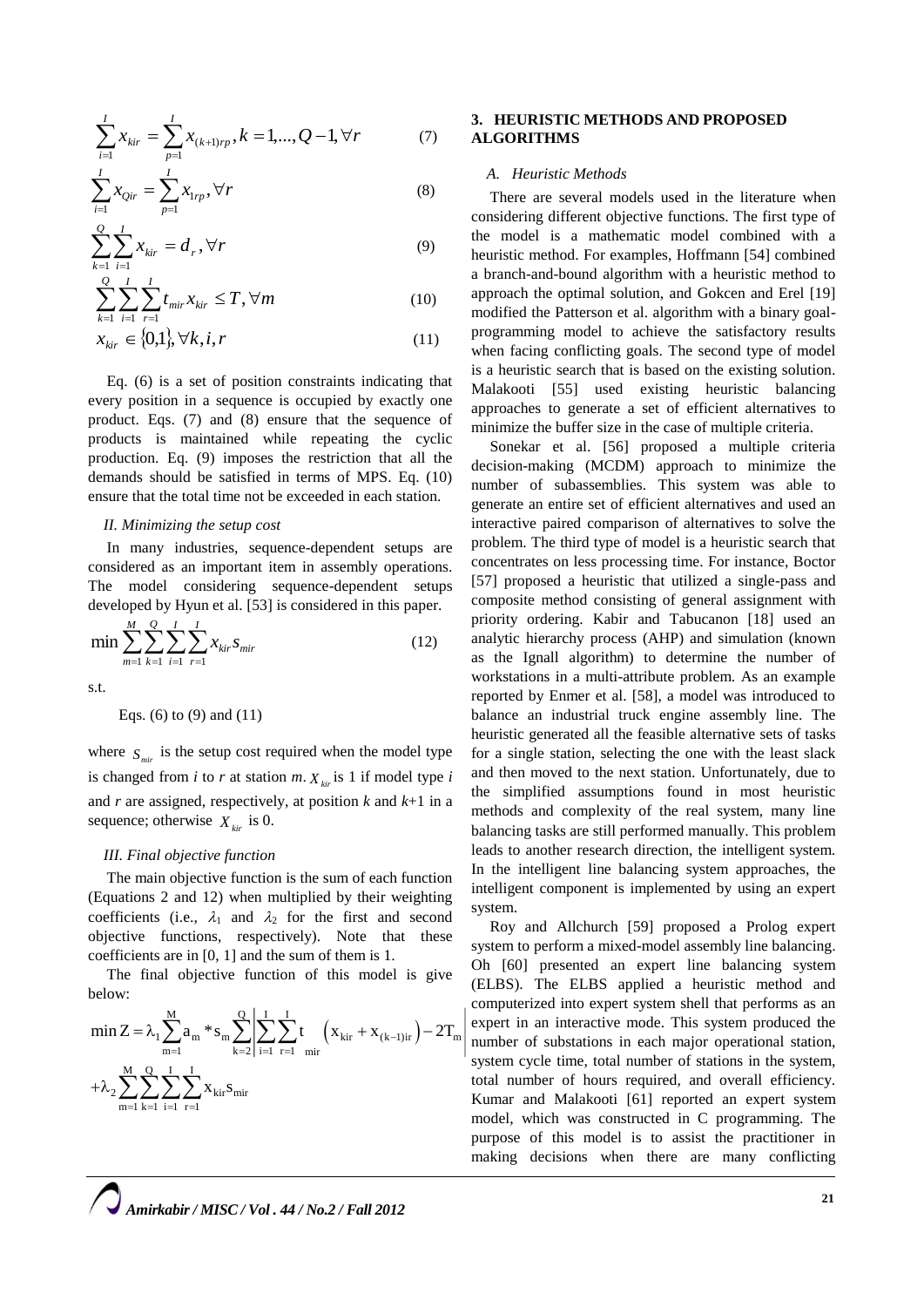objectives. Arinze and Partori [62] were the first to report a system that was able to produce the precedence network from a knowledge-based system to perform all the job allocations. Sudhir and Rajagopalan [63] also presented a frame based model, the ANGEL prototype system, to generate the precedence network through an artificial intelligence approach for assembly line balancing.

## *B. Evolutionary algorithms*

In this section, we briefly describe GA and MA, and then we discuss the manner in which they were implemented to solve the flowshop scheduling problem with family setups.

## *I. Proposed genetic algorithm*

Genetic algorithm (GA), which is a population-based algorithm, uses analogies to natural, biological, and genetic concepts including chromosome, mutation, crossover, and natural selection. Basically, it consists of making a population of solutions evolve by mutation and reproduction processes. The best fitted solutions of the population shall survive while the worse fitted will be replaced. After a large number of generations, it is expected that the final population is composed of highly adaptable individuals, or in an optimization application, high-quality solutions of the problem at hand. The basic steps of a canonical GA are as follows.

- **Step 1.** Initialize the population.
- **Step 2.** Select individuals for recombination and.
- **Step 3.** Recombine individuals generating new ones.
- **Step 4.** Mutate the new individuals.

**Step 5.** If the stopping criterion is satisfied, Stop the algorithm; otherwise, replace old individuals with the new ones restructure the population tree and return to Step 2.

In Step 1, the initial population is created. In our study, this population is composed of randomly generated solutions. Step 2 consists of selecting individuals among the population to recombine. This selection normally takes into account the fitness of the individuals or the quality of the solutions (regarding the objective function which in this case is the makespan). As our algorithm works with a hierarchically structured population, the selection is somewhat different. In Step 3, the selected individuals recombine and generate new individuals. This means that new information is being added to the population. In this step, we use a crossover oerator. In Step 4, some individuals are submitted to a mutation process in order to preserve the diversity of the whole population. The mutation should be very light or important information can be lost. Finally, in Step 5, the search stops if previously determined stopping criterion is satisfied. Otherwise, the new individuals generated in Steps 3 and 4 replace some individuals of the population. In general, the solutions to be replaced are chosen accordingly to their quality, and the worst fitted will give their place to the new ones [64].

## *II. Proposed Memetic Algorithm*

In the case of a memetic algorithm (MA), after Step 4 in the above-mentioned GA, all new individuals go through a local search procedure before Step 5. Details of MA are described in Moscato [65] and Corne et al. [66].

The implementations of GA and MA are similar to previous work by Mendes, Muller, Franc¸a, and Moscato [67]. They share some main characteristics with the versions implemented for the single and parallel machine scheduling problems [67] although some improvements have been introduced in this adaptation to the flowshop problem.

Memetic algorithms can be viewed as a marriage between a population-based global technique and a local search made by each of the individuals. They are a special kind of genetic algorithms with a local hill climbing. Like genetic algorithms, memetic algorithms are a populationbased approach. They have shown that they are orders of magnitude faster than traditional genetic algorithms for some problem domains. In a memetic algorithm the population is initialized at random or using a heuristic method. Then, each individual makes local search to improve its fitness. To form a new population for the next generation, higher quality individuals are selected. The selection phase used in the MA is the same as used in the classical genetic algorithm. Once two parents are selected, their chromosomes are combined and the classical operators of crossover are applied to generate new individuals. The latter are enhanced using a local search technique. The role of local search in memetic algorithms is to locate the local optimum more efficiently then genetic algorithms.

The basic steps of MA used here are as follows.

- **Step 1.** Initialize the population.
- **Step 2.** Select individuals for recombination.
- **Step 3.** Recombine individuals generating new ones.
- **Step 4.** Mutate the new individuals.
- **Step 5.** Apply the local search on the new individuals.
- **Step 6.** If the stopping criterion is satisfied, Stop the algoithm; otherwise, replace old individuals with the new ones, restructure the population tree and return to Step 2. Fig. 1 provides a general template for the memetic algorithm.
	- *C. Implementation of evolutionary algorithms*

#### *I. Solution representation*

Each solution is represented with a matrix. This matrix size is  $1\times Q$  that Q is the total demand of parts. A solution can be feasible or infeasible. For example, a solution is shown in Fig. 2 for a problem with 3 models and 6 parts, in which the demand of each model 1, 2 and 3 is 2, 3 and 1 respectively.

# *II. Fitness*

Each solution has a fitness function value, which is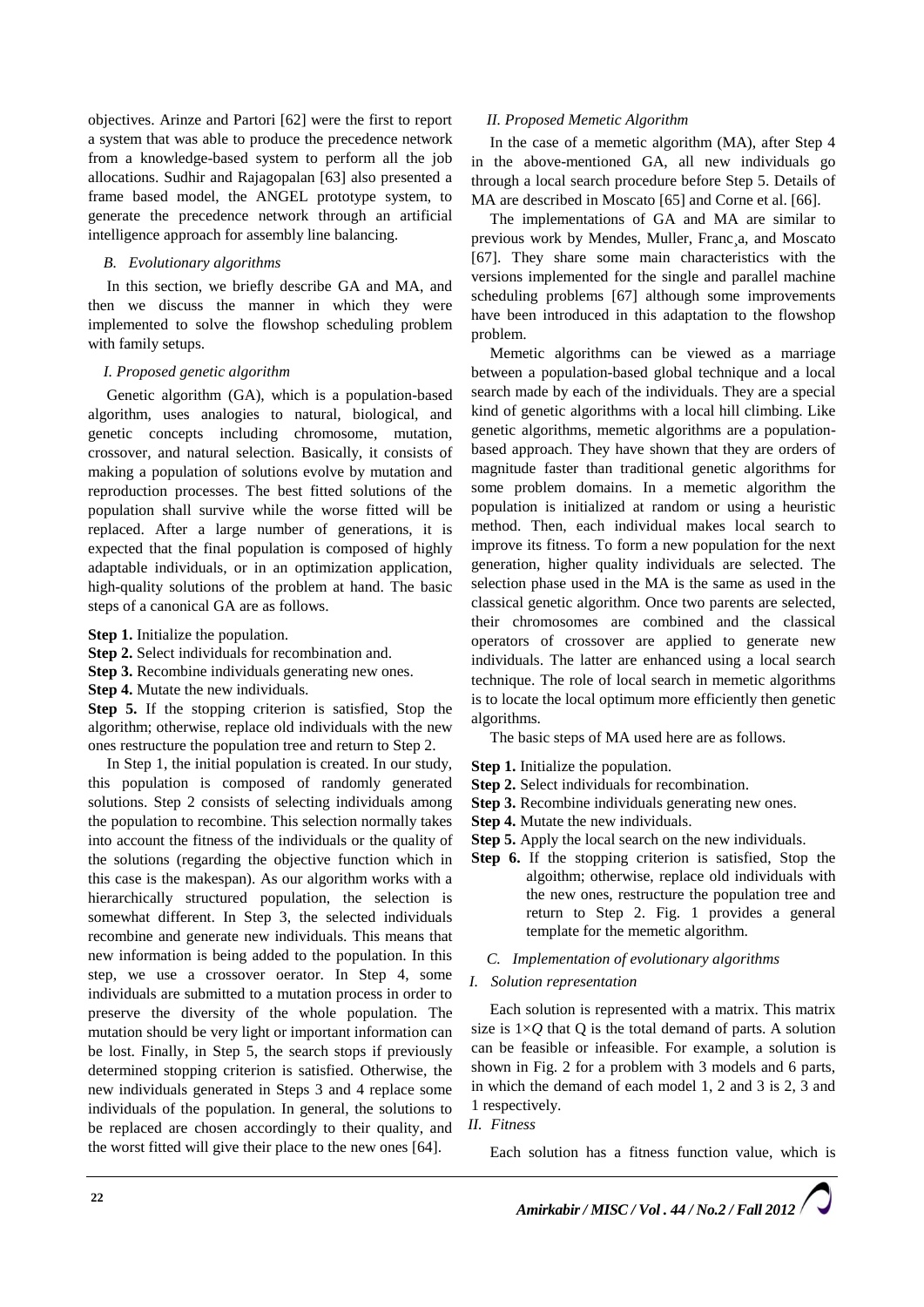related to the objective function value of the solution. However, the population can have feasible and infeasible solutions. An option to manage the infeasibility is to use both cost and feasibility. This can be written as fitness cost feasibility; where *s* is the solution, cost of the objective function value, and feasibility=1 if the solution is feasible; and 0, otherwise. Therefore, the fitness is not one value; however, it is two (i.e, the cost and the feasibility of the solution).

#### *III. Initialization*

The initialization can be executed with either a randomly created population or a well-selected population. In this study, an initial population of the desired size is generated randomly. For example, when there are five parts, the algorithm generates 10 chromosomes at random, depending on the problem size.

Procedure Memetic Algorithm; Begin initialize population; foreach individual do local-search individual; repeat for individual =1 to #crossovers do select two parent individual1, individual2 \in population with use parent selection strategy; individual3:=crossover(individual1, individual2); individual3:=local-search(individual3); add individual3 to population; end for; for individual=1 to #mutations do select an individual of population randomly; individual ${m}$  := mutate (individual); individual ${m}$  := local-search (individual ${m}$ ); add individual{m} to population; end for; population:=select(population); if population converged then for each individual of best populations do individual :=localsearch(mutate(individual); end if until terminate=true;

#### **Figure 1: General outline of the MA in a pseudo code.**



#### **Figure 2:. Example of a feasible solution.**

## *IV. Parent selection*

Reproduction selects good strings in a population and forms a mating pool. That is why the reproduction operator is sometimes called the selection operator. Methods of selection mechanisms are as follows:

- Rank order selection method
- Roulette wheel selection method
- Tournament selection method

Following is a breif description of the roulette wheel selection method. For crossover and mutation operators,



the strings of higher fitness values are selected. The probability of selecting each string is calculated by:

$$
SI = \frac{F(t)}{F_{total}}
$$
 (13)

where  $F(t)$  = Fitness value of the *i*th string,  $F_{total}$  = total fitness value of all strings.

The total fitness of the population is computed by:

$$
F(t) = \sum_{i=1}^{n} F(t)
$$
 (14)

To select *n* strings, random numbers between 0 and 1 are generated.

*V. Crossover* 

The chromosome to be crossed and the crossing points are to be selected randomly. Crossover is carried out with a probability called the crossover probability (CPROB). For the above random numbers (i.e., initial population) are generated for each chromosome and compared with the crossover probability values. The chromosomes with higher values of CPROB are chosen for crossover. The crossover probability is taken as 0.90. There are several types of crossover operators available and some of them are single point, two points, and uniform and arithmetic crossover operators. In this study, we use single point crossover as shown in Fig. 3.



#### *VI. Mutation*

Mutation is the process by which a randomly chosen bit in a chromosome is flipped. It is employed to introduce new information into the population and also to prevent the population from becoming saturated with similar chromosomes (i.e., premature convergence). Large mutation rates increase the probability that good schemata be destroyed, but increase population diversity. A schema is a subset of chromosomes which are identical in certain fixed positions [68, 69].

Mutation is carried out with mutation probability of 0.05. At first with use parent selection strategy choose one chromosome and then two random integers'  $r_1$  and  $r_2$  are generated.

 $1 \le r_1 \le 0$  (i.e., total demand)  $1 \le r_2 \le 0$ . The algorithms then removes gene number  $r_1$  from the current string and assigns it to gene  $r_2$  and also assign gene number  $r_2$  to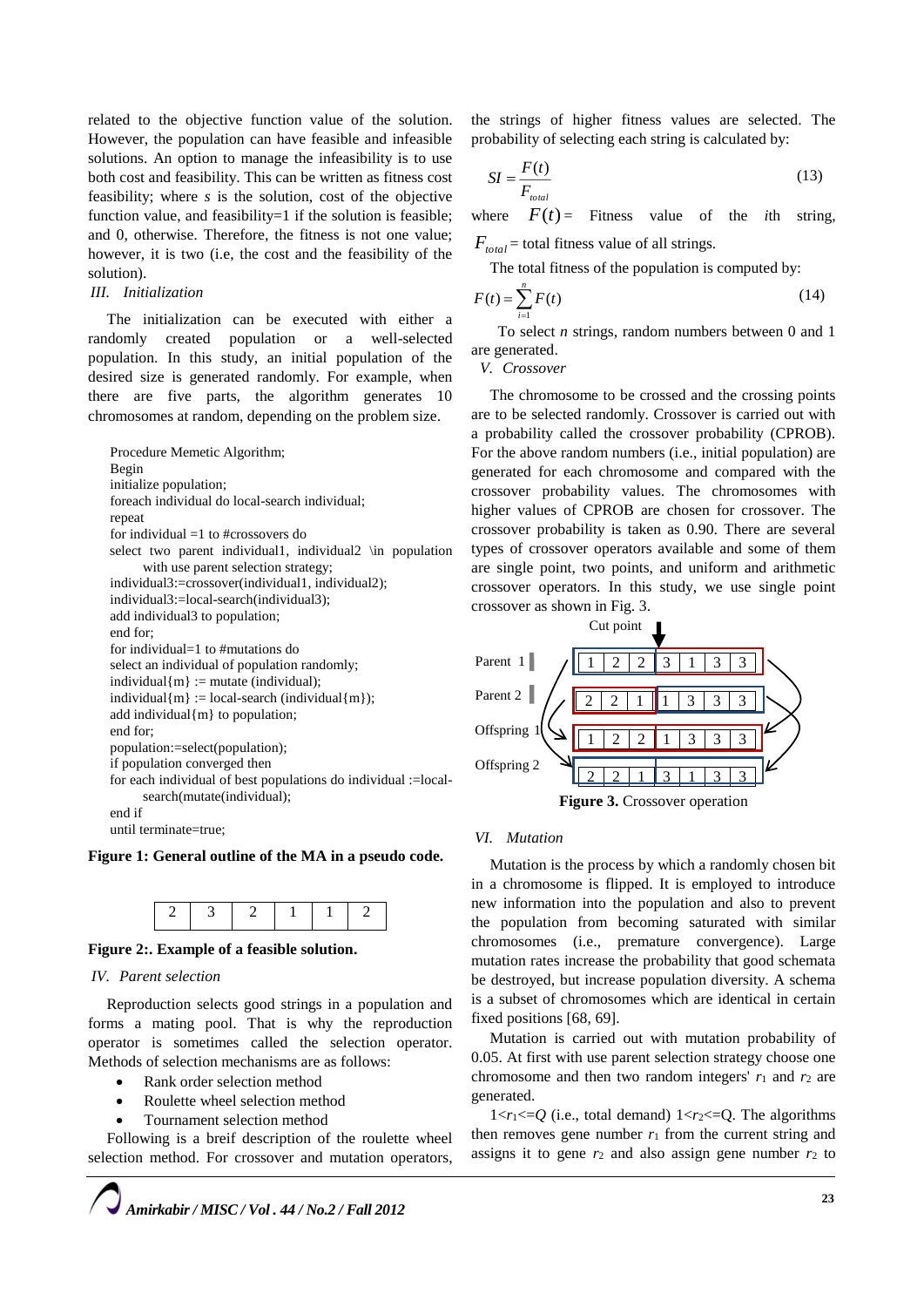gene  $r_1$ , as shown below. Take random numbers  $r_1 = 3$  and  $r_2 = 4$ , then we have:



## *VII. Reproduction*

We choose a chromosome with the best fitness and then this mechanism just copies the chosen chromosome to the next generation. Reproduction is carried out with the reproduction probability of 0.05.

# *VIII. Local search algorithms*

Our local search algorithm for the multi-objective case uses the same notion of neighborhood as in the singleobjective case. However, the acceptance criterion of the single-objective local search algorithms needs to be changed to take into account several objectives. While in iterative improvement local search for the single-objective case a solution is accepted if it is better than the current one, for multi-objective problems an extension of this acceptance criterion should take into account the concept of Pareto optimality. For the sake of simplicity, a first approach for an acceptance criterion may be to accept a neighboring solution, if it is *not worse* than the current solution. However, a solution accepted by such a criterion may be dominated by other solutions seen previously in the local search. To avoid this, we maintain an archive of non-dominated solutions. The final acceptance criterion used for the local search is as follows. Each new solution is compared with the current one. If the new solution is *not worse* in the Pareto sense, it is compared in the next step to all solutions in the archive. Only if the new solution is not dominated by any solution of the archive, it is finally accepted and included into the archive. In fact, during this process, some solutions from the archive can become dominated by some of the recently introduced ones. Such solutions are eliminated continuously from the archive.

The local search algorithm starts from a randomly generated initial solution that is put into the archive. It then works as follows: First, it picks a solution randomly from the archive and iteratively explores the neighborhood of this solution. If a *not worse* solution is found, it is compared with the solutions in the archive and the local search continues. If at some point all neighboring solutions were explored and none is accepted any more, the solution is flagged as *visited*, *i.e.*, this solution is a Pareto local optima solution and it will not be chosen again. We terminate the local search procedure if all the neighborhoods of all solutions in the archive were explored, *i.e.* every solution in the Pareto local optimum set is flagged as *visited*. In this case, a Pareto local optimum set is found. It should be remarked that this local search is similar to PAES [70], although we stress the

importance of neighborhood and use a simpler acceptance criteria for comparing and accepting non-dominated solutions.

#### *D. GA and MA parameters*

The values of a variety of parameters and policies, such as crossover rate, mutation rate, population size, number of generations, and the like, are to be chosen and there should be a balance between the exploitation and the exploration aspects of GA and MA operators. Reproduction is responsible for the exploration of the current population by making many duplicates of good strings and cross over and mutation is responsible for exploring a set of good strings for better strings. The success of GA and MA depends on a balance between the two. If too many copies of the good strings are allocated in the mating pool then the diversity of the mating pool reduces, which in turn reduces the extent of the search that can be accomplished using crossover and mutation operators. Therefore, we use 10 individuals which correspond to a ternary tree with three levels. The crossover rate should be set at high levels, since our insertion policy works as a filter on the new individuals, accepting only those that improve the overall fitness. In our tests we tried crossover rates of 0.75, 0.8 and 0.9. In other words we tested situations where we create from 7 to 26 new individuals every generation. The best number was 20 individuals which correspond to a crossover rate of 0.9.

With less individuals being created every generation, we have heavy mutations procedures being applied too often. That occurred because it was very difficult to have a new individual replacing an old one after the population had already evolved for, say, 10 or 15 iterations. With 26 individuals being created, the number of generations executed during the 30-s time span dropped considerably, worsening the results. The mutation rate was set at 0.05 for the MA that means 5% of MA new individuals go through a light mutation process every generation and then reproduction is carried out with reproduction probability of 0.05.

## **4. COMPUTATIONAL RESULTS**

In this section, we evaluate the quality of the GA and MA solutions by means of a computational study. We teste the GA and MA at random problems, and compared GA and MA solutions with solutions obtained using a branch-and-bound (B&B) procedure with the Lingo 8 software. The B&B returns an optimal solution if given enough time. The heuristic was coded in Matlab 7.0 and run on a 2.4 GHz Pentium IV computer. So, the heuristic is tested on a set of mixed-model assembly line balancing problems developed by the authors and whose main characteristics are shown in Table 1.

In this paper, we consider eight small and 14 largescale problems generated from uniform distributions. Considering the results of Table 1 and Fig. 4, the proposed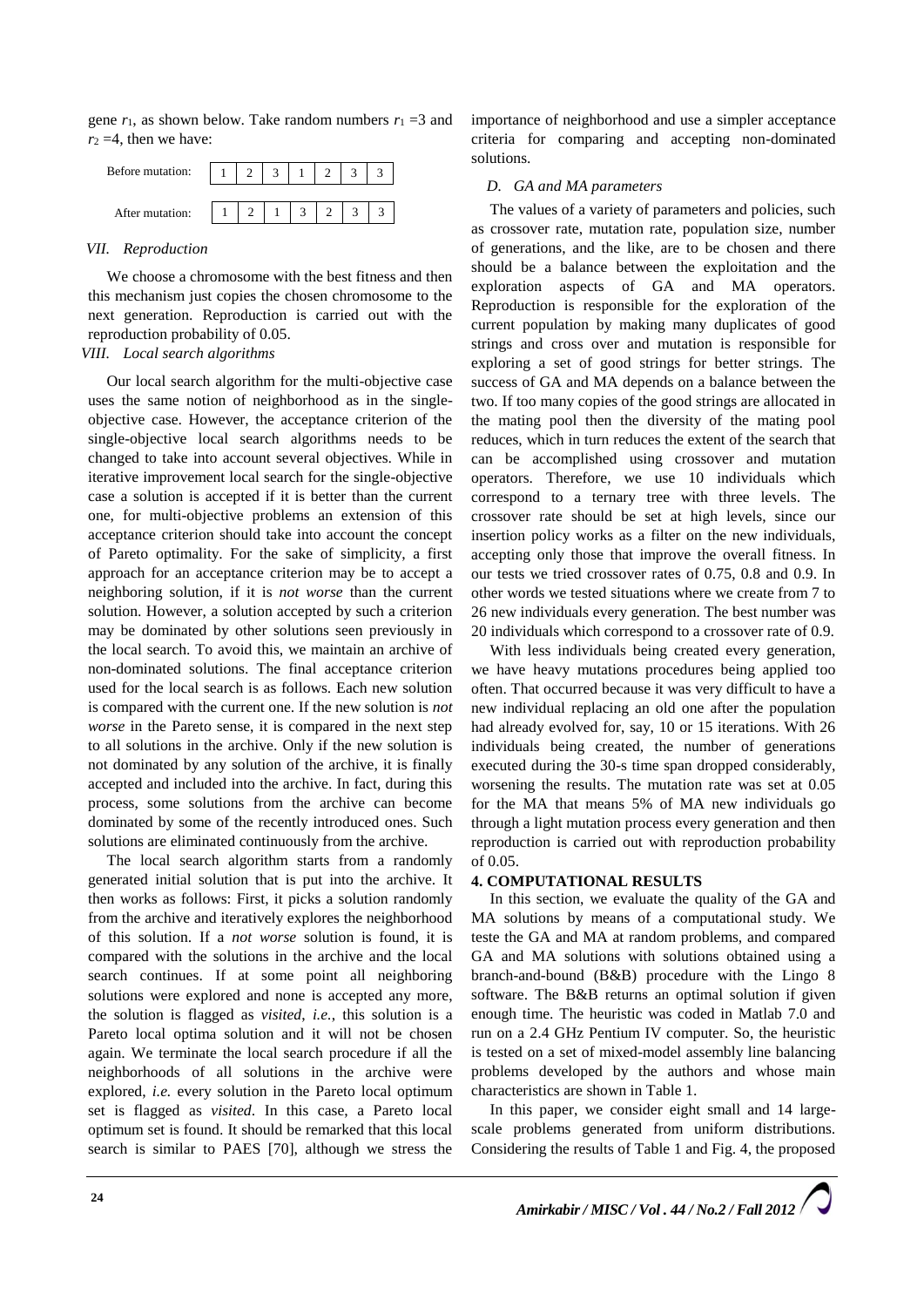GA and MA are able to find and report the optimal or near-optimal solutions in a reasonable computational time. This indicates the success of our proposed algorithms.

Fig. 5 illustrates the diagram of the CPU time related to the solutions reported by Lingo 8.0, GA and MA in respect to the number of problems for those instances given in Table 1. This figure indicates that the computational time increases quickly, when the number of stations, the total part and the number of models increases.

Table 2 illustrates the computational results of largescale problems. These results reveal that the proposed GA and MA have the ability to compete with the Lingo software from the quality point of view. That is very clearly true for large-scale problems, in which Lingo cannot produce any feasible solution.

In GAs and MAs, various procreation parameters are used. We carry out experiments with different combinations of parameters to recognize the suitable set of parameters and their effect on solutions. The selection with a greater pressure on better individual (i.e., with a higher rate of crossover) reduce the diversification; therefore, the solutions are premature.

In the mixed-model assembly line balancing problem, as a big partition of the population come together to special solutions, the likelihood of solution improvement decreases because the rate of selecting the same solution increases. Thus, it is important to find a fitting rate for crossover and mutation. An experiment is performed by considering different crossover rates from 0.55 to 0.95 with an increase of 0.05, and different mutation rates from 0.40 to 0.00 with a reduction of 0.05. However, the crossover rate plus the mutation rate should be equal to 0.95. The result of this experiment shows that our algorithm provides the best solution when the crossover and mutation rates are 0.80 and 0.15, respectively.



**Figure 4: Objective function values.**



**Figure 5: Computational time obtained by Lingo and the proposed GA and MA for small-scale problems.**

5

6

 $\overline{7}$ 

8

Number of problem

 $\overline{2}$  $\overline{3}$  $\overline{4}$ 

TABLE 1 COMPARISON BETWEEN LINGO 8 AND THE PROPOSED GA AND MA

| FOR SMALL-SCALE PROBLEMS |                    |               |                  |              |                |                                |
|--------------------------|--------------------|---------------|------------------|--------------|----------------|--------------------------------|
| Problem                  | No. of<br>Stations | Total<br>part | nodels<br>No. of | Algorithm    | Run<br>time    | Objective<br>function<br>value |
| $\mathbf{1}$             | $\overline{c}$     | 3             | 3                | GA           | 5              | 185                            |
|                          |                    |               |                  | MA           | $\overline{7}$ | 185                            |
|                          |                    |               |                  | <b>LINGO</b> | $\overline{c}$ | 185                            |
| $\overline{2}$           | $\overline{c}$     | 5             | $\overline{4}$   | GA           | 10             | 458                            |
|                          |                    |               |                  | MA           | 10             | 458                            |
|                          |                    |               |                  | <b>LINGO</b> | 3              | 458                            |
| 3                        | $\overline{4}$     |               | 3                | GA           | 15             | 1220                           |
|                          |                    | 6             |                  | MA           | 18             | 1220                           |
|                          |                    |               |                  | <b>LINGO</b> | 289            | 1220                           |
| $\overline{4}$           | 5                  | 7             | $\overline{4}$   | GA           | 61             | 1458                           |
|                          |                    |               |                  | MA           | 63             | 1450                           |
|                          |                    |               |                  | <b>LINGO</b> | 2410           | 1450                           |
|                          | 5                  |               | $\overline{4}$   | GA           | 65             | 1520                           |
| 5                        |                    | 8             |                  | MA           | 69             | 1520                           |
|                          |                    |               |                  | <b>LINGO</b> | 2556           | 1520                           |
|                          | 6                  | 8             | $\overline{4}$   | GA           | 70             | 2320                           |
| 6                        |                    |               |                  | MA           | 70             | 2320                           |
|                          |                    |               |                  | <b>LINGO</b> | 12687          | 2320                           |
| 7                        | 7                  | 8             | $\overline{4}$   | GA           | 72             | 3380                           |
|                          |                    |               |                  | MA           | 75             | 3380                           |
|                          |                    |               |                  | <b>LINGO</b> | 14692          | 3380                           |
| 8                        | 7                  |               | 5                | GA           | 61             | 3660                           |
|                          |                    | 8             |                  | MA           | 63             | 3640                           |
|                          |                    |               |                  | <b>LINGO</b> | 17867          | 3640                           |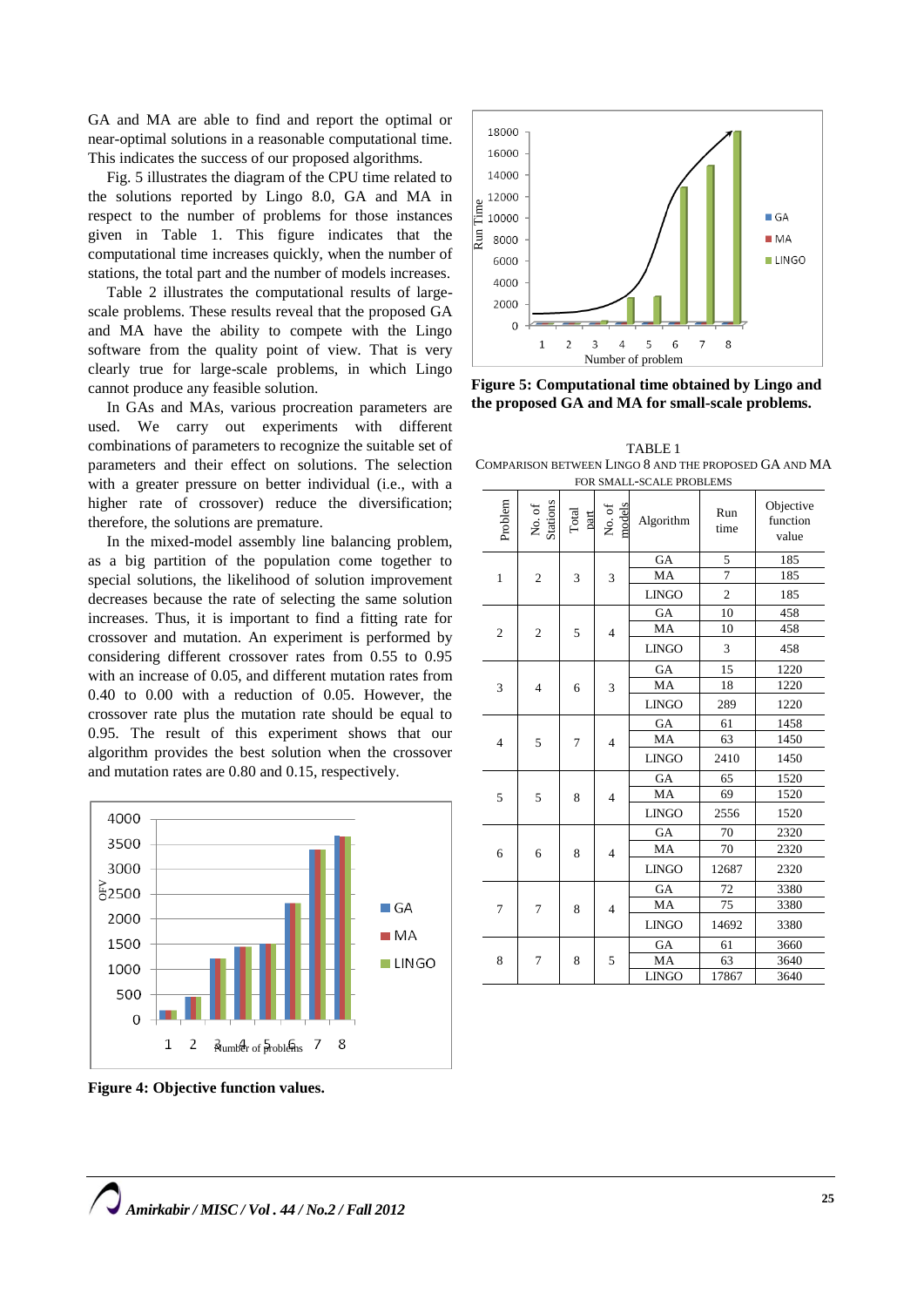| TABLE 2                                               |
|-------------------------------------------------------|
| COMPARISON BETWEEN LINGO 8 AND THE PROPOSED GA AND MA |
| FOR LARGE-SCALE PROBLEMS                              |

| FUR LARUE-SUALE PRUDLEMS |                    |               |                  |              |             |                                |
|--------------------------|--------------------|---------------|------------------|--------------|-------------|--------------------------------|
| Problem                  | Stations<br>No. of | Total<br>part | No. of<br>model: | Algorithm    | Run<br>time | Objective<br>function<br>value |
| $\mathbf{1}$             |                    |               | 5                | GA           | 75          | 5470                           |
|                          | 8                  | 10            |                  | MA           | 79          | 5556                           |
|                          |                    |               |                  | <b>LINGO</b> | 21600       | N/A                            |
| $\mathfrak{2}$           | 8                  | 11            | 8                | GA           | 145         | 8639                           |
|                          |                    |               |                  | MA           | 143         | 8751                           |
|                          |                    |               |                  | <b>LINGO</b> | 21600       | N/A                            |
| 3                        | 8                  | 12            | 10               | GA           | 210         | 12377                          |
|                          |                    |               |                  | MA           | 215         | 12377                          |
|                          |                    |               |                  | <b>LINGO</b> | 21600       | N/A                            |
|                          |                    |               | 12               | GA           | 405         | 28956                          |
| $\overline{4}$           | 10                 | 15            |                  | MA           | 400         | 28956                          |
|                          |                    |               |                  | <b>LINGO</b> | 21600       | N/A                            |
|                          |                    |               |                  | GA           | 856         | 66951                          |
| 5                        | 12                 | 21            | 15               | MA           | 880         | 66951                          |
|                          |                    |               |                  | <b>LINGO</b> | 21600       | N/A                            |
| 6                        | 18                 | 25            | 20               | GA           | 2097        | 207385                         |
|                          |                    |               |                  | MA           | 2452        | 207385                         |
|                          |                    |               |                  | <b>LINGO</b> | 21600       | N/A                            |
|                          | 19                 |               | 20               | GA           | 2097        | 207385                         |
| 7                        |                    | 25            |                  | MA           | 2452        | 207385                         |
|                          |                    |               |                  | <b>LINGO</b> | 21600       | N/A                            |
|                          | 20                 | 25            | 20               | GA           | 2163        | 265152                         |
| 8                        |                    |               |                  | MA           | 2339        | 265152                         |
|                          |                    |               |                  | <b>LINGO</b> | 21600       | N/A                            |
| 9                        | 20                 | 26            | 21               | GA           | 2270        | 27320                          |
|                          |                    |               |                  | MA           | 2520        | 27305                          |
|                          |                    |               |                  | <b>LINGO</b> | 21600       | N/A                            |
| 10                       | 20                 | 28            | 22               | GA           | 2897        | 285870                         |
|                          |                    |               |                  | MA           | 3020        | 279870                         |
|                          |                    |               |                  | <b>LINGO</b> | 21600       | N/A                            |
| 11                       | 22                 | 28            | 24               | GA           | 2956        | 305829                         |

## **6. REFERENCES**

- [1] P. M. Vilarinho and A.S. Simaria, "A two-stage heuristic method for balancing mixed-model assembly lines with parallel workstations", International Journal of Production Research, Vol. 40, pp. 1405-1420, 2002.
- [2] Y. Zhang and P.B. Luh, K.Yoneda, T. Kano and Y. Kyoya, "Mixed-Model Assembly Line Scheduling Using the Lagrangian Relaxation Technique", Institute of Industrial Engineering, Vol. 32, 125-134, 2000.
- [3] N. V. Hop, "A heuristic solution for fuzzy mixed-model line balancing problem", [European Journal of Operational Research](http://www.sciencedirect.com/science/journal/03772217) , [Vol.](http://www.sciencedirect.com/science/journal/03772217/168/3) 168 (3), pp. 798–810, 2006.
- [4] Y. Monden, Toyota Production System, second Ed. The Institute of Industrial Engineers, Norcross, GA, 1993.
- [5] J. Miltenburg, "Level schedules for mixed-model assembly lines in just-in-time production systems", Management Science, Vol. 35, pp. 192–207, 1989.
- [6] J. Miltenburg, G. Steiner and S. Yeomans, "A dynamic programming algorithm for scheduling mixed-model just-in-time production systems", Mathematical Computation Modeling, Vol. 13, pp. 57–66, 1990.
- [7] P.R. Inman and R. L. Bulfin, "Note on sequencing JIT mixedmodel assembly lines", Management Science, Vol. 37, pp. 904– 910, 1991.

|    |    |    |    | MA           | 3185  | 298256 |
|----|----|----|----|--------------|-------|--------|
|    |    |    |    | <b>LINGO</b> | 21600 | N/A    |
| 12 | 22 | 30 | 26 | GA           | 3215  | 311956 |
|    |    |    |    | MA           | 3305  | 308950 |
|    |    |    |    | <b>LINGO</b> | 21600 | N/A    |
| 13 | 22 | 30 | 28 | GA           | 3185  | 317562 |
|    |    |    |    | MA           | 3365  | 312850 |
|    |    |    |    | <b>LINGO</b> | 21600 | N/A    |
| 14 | 24 | 30 | 30 | GA           | 3185  | 317562 |
|    |    |    |    | MA           | 3365  | 312850 |
|    |    |    |    | <b>LINGO</b> | 21600 | N/A    |

## **5. CONCLUSION**

This paper has presented a new mathematical programming model for the mixed-model assembly line balancing problem that minimizes the total conveyor stoppage time and setup cost. Since the conveyor stoppages are frequently caused in many actual mixedmodel assembly lines, the objective of minimizing the total conveyor stoppage time becomes more and more important. An excellent sequence for mixed models to be assembled on the conveyor can help to improve the performance of the assembly line. The properties characterized in this paper would be useful and powerful in developing efficient algorithms and evaluating the quality of solutions. In this sense, the considered problem is more general than the conventional flow shop group scheduling problem. In addition, we have proposed a genetic algorithm (GA) and a memetic algorithm (MA) to solve the foregoing problems. The Lingo software and our proposed GA and MA have been used to solve 21 different test problems. The obtained results have indicated that the proposed GA and MA have been able to reduce the time as compared to the Lingo software.

- [8] C.A. Yano, and R. Rachamadugu, "Sequencing to minimize work overload in assembly lines with product options", Management Science, Vol. 37, pp. 572–586, 1991.
- [9] J.F. Bard, E.M. Dar-El, and A. Shtub, "An analytic framework for sequencing mixed model", International Journal of Production Research, Vol. 30, pp. 35–48, 1992.
- [10] K. Okamura, and H. Yamshina, "A heuristic algorithm for the assembly line model-mix sequencing problem to minimize the risk of stopping the conveyor", International Journal of Production Research, Vol. 17, 233–247, 1979.
- [11] I. Baybars, "A survey of exact algorithms for the simple assembly line balancing problem", Management Science, Vol. 2, pp. 909– 932, 1986.
- [12] S. Ghosh, and R. J. Gagnon, "A comprehensive literature review and analysis of the design, balancing and scheduling of assembly systems". International Journal of Production Research, Vol. 27, pp. 637-670, 1989.
- [13] A. Scholl, Balancing and sequencing of assembly lines, Physica, Heidelberg, second Ed., 1999.
- [14] Fokkert, J.I.V.Z.D. and de Kok, T.G., "The mixed and multimodel line balancing problem: A comparison", European Journal of Operational Research, Vol. 100, pp. 399–412, 1997.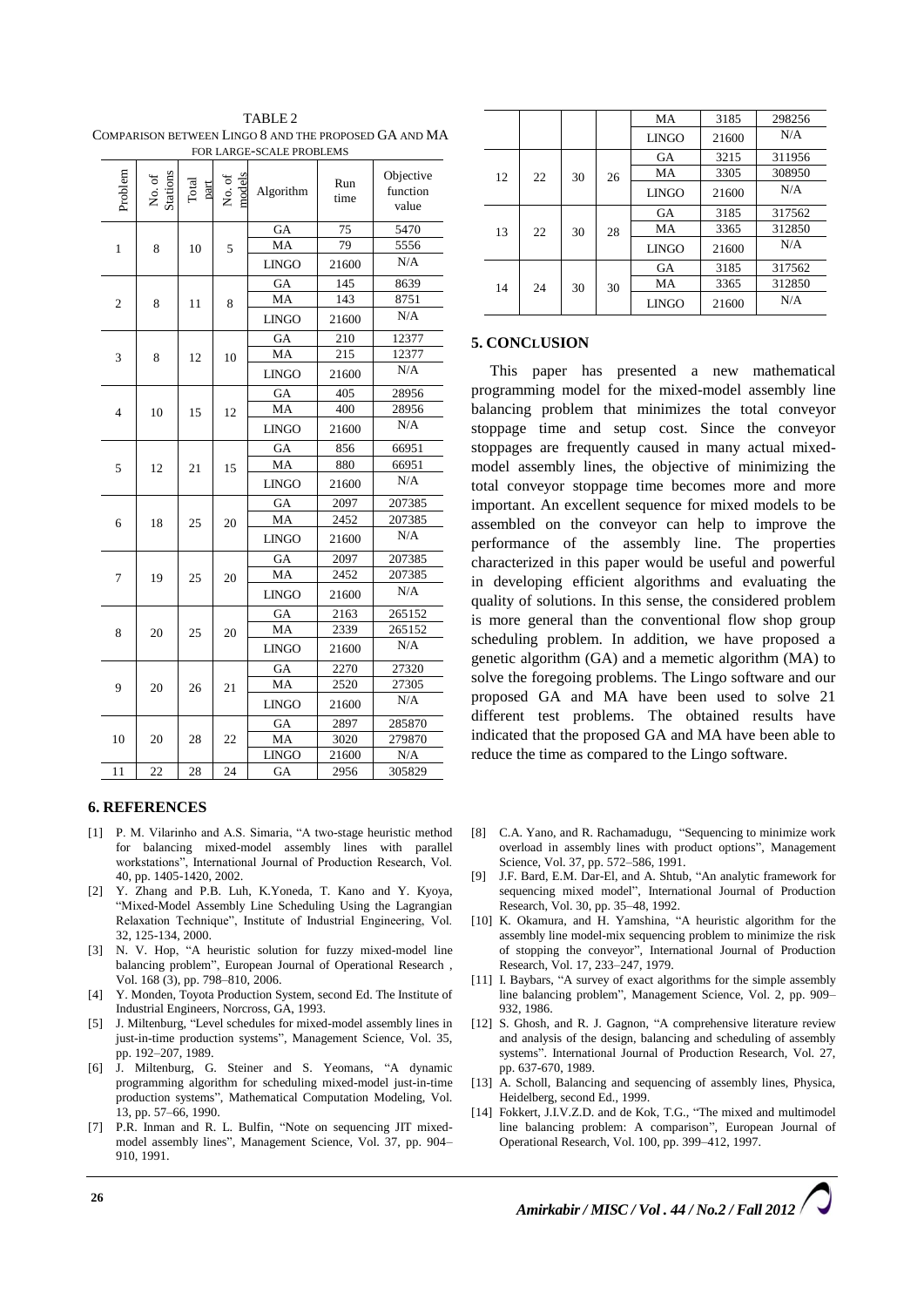- [15] W.B. Helgeson, and D.P. Birnie, "Assembly line balancing using the ranked positional weight technique", Journal of Industrial Engineering, Vol. 12, pp. 394–398, 1961.
- [16] A.L. Gutjahr and G.L. Nemhauser, "An algorithm for the line balancing problem", Management Science, Vol. 11, pp. 308–315, 1964.
- [17] E. M. Mansoor, "Assembly Line Balancing An Improvement on the Ranked Positional Weight Technique", Journal of Industrial Engineering, Vol. 15, pp. 73-78, 1964.
- [18] A. Kabir, and M. Tabucanon, "Batch-Model Assembly Line Balancing: A Multi- Attribute Decision Making Approach", Int. J. of Production Economics, Vol. 41, pp. 193-201, 1995.
- [19] H. Gokcen and E. Erel, "A Goal Programming Approach to Mixed-Model Assembly Line Balancing Problem", Int. J. of Production Economics, Vol. 48, pp. 177-185, 1997.
- [20] H. Gokcen and E. Erel, "Binary integer formulation for mixedmodel assembly line balancing problem", Computers and Industrial Engineering, Vol. 34, pp. 451–461, 1998.
- [21] E. Erel and H. Gokcen, "Shortest-route formulation of mixedmodel assembly line balancing problem", European Journal of Operational Research, Vol. 116, pp. 194–204, 1999.
- [22] R.F. Deckro and S. Rangachari, "A goal approach to assembly line balancing", Computers and Operations Research, Vol. 17, pp. 509–521, 1990.
- [23] A.L. Gutjahr and G.L. Nemhauser, "An algorithm for the line balancing problem", Management Science, Vol. 11, 1964, pp. 308– 315, 1964.
- [24] S.D. Roberts and C.D. Villa, "On a multiproduct assembly linebalancing problem", AIIE Transactions, Vol. 2, pp. 361–364, 1970.
- [25] R. Tavakkoli-Moghaddam, G. Moslehi, M. Vasei and A. Azaron, "Optimal scheduling for a single machine to minimize the sum of maximum earliness and tardiness considering idle insert", Applied Mathematics and Computation, Vol. 167, pp. 1430–1450, 2005.
- [26] R. Tavakkoli-Moghaddam, G. Moslehi, M. Vasei and A. Azaron, "A branch-and-bound algorithm for a single machine sequencing to minimize the sum of maximum earliness and tardiness with idle insert", Applied Mathematics and Computation, Vol. 17, pp. 388– 408, 2006.
- [27] J.F. Bard, A. Shtub and S.B. Joshi, "Sequencing mixed-model assembly lines to level parts usage and minimize the length", International Journal of Production Research, Vol. 32, pp. 2431– 2454, 1994.
- [28] C.J. Hyun, Y. Kim and Y.K. Kim, "A genetic algorithm for multiple objective sequencing problems in mixed model assembly lines", Computers and Operations Research, Vol. 25, pp. 675–690, 1998.
- [29] T. Korkmazel and S. Meral, "Bi-criteria sequencing methods for the mixed-model assembly line in just-in-time production systems", European Journal of Operational Research, Vol. 131, pp. 188–207, 2001.
- [30] Y. Monden, Toyota Production System, Institute of Industrial Engineers Press, Atlanta, 1983.
- [31] P.R. McMullen and G.V. Frazier, "A simulated annealing approach to mixed-model sequencing with multiple objectives on a JIT line", IIE Transactions, Vol. 3, pp. 679–686, 2000.
- [32] P.R. McMullen, "JIT sequencing for mixed-model assembly lines with setups using tabu search", Production Planning and Control, Vol. 9, pp. 504–510, 1998.
- [33] P.R. McMullen, "An efficient frontier approach to addressing JIT sequencing problems with setups via search heuristics", Computers and Industrial Engineering, Vol. 41, pp.335–353, 2001.
- [34] P.R. McMullen, "A Kohonen self-organizing map approach to addressing a multiple objective, mixed-model JIT sequencing problem", International Journal of Production Economics, Vol. 72, pp. 59–71, 2001.
- [35] P.R. McMullen, "An ant colony optimization approach to addressing a JIT sequencing problem with multiple objectives", Artificial Intelligence in Engineering, Vol. 15, pp. 309–317, 2001.
- [36] S.A. Mansouri, "A multi-objective genetic algorithm for mixedmodel sequencing on JIT assembly lines", European Journal of Operational Research, Vol. 167, pp. 696–716, 2005.
- [37] R. Tavakkoli-Moghaddam, N. Safaei and M. Babakhani, "Solving a dynamic cell formation problem with machine cost and alternative process plan by memetic algorithms", in: O.B. Lupanov, O.M. Kasim-Zade, A.V. Chaskin, K. Steinhofel (Eds.), Stochastic Algorithms: Foundation and Applications, Lecture Notes in Computer Science, Springer-Verlag, Berlin, vol. 3777, pp. 213–227, 2005.
- [38] S. Emde and N. Boysen, "Optimally routing and scheduling tow trains for JIT-supply of mixed-model assembly lines", [European](http://www.sciencedirect.com/science/journal/03772217)  [Journal of Operational Research,](http://www.sciencedirect.com/science/journal/03772217) [Vol. 217, 2](http://www.sciencedirect.com/science/journal/03772217/217/2)87–299, 2012.
- [39] S. Emde and N. Boysen, "Optimally locating in-house logistics areas to facilitate JIT-supply of mixed-model assembly lines", [International Journal of Production Economics,](http://www.sciencedirect.com/science/journal/09255273) Vo. [135, 3](http://www.sciencedirect.com/science/journal/09255273/135/1)93–402, 2012.
- [40] Q.Y. Dong, J. L[u,](http://www.sciencedirect.com/science/article/pii/S1877705812005012#aff0005) and Y. Gui, "Integrated Optimization of Production Planning and Scheduling in Mixed Model Assembly Line", [Procedia Engineering,](http://www.sciencedirect.com/science/journal/18777058) [Vol.](http://www.sciencedirect.com/science/journal/18777058/29) 29, 3340–3347, 2012.
- [41] A. Hamzadayi and G. Yildiz, "A genetic algorithm based approach for simultaneously balancing and sequencing of mixed-model Ulines with parallel workstations and zoning constraints", [Computers & Industrial Engineering](http://www.sciencedirect.com/science/journal/03608352) [Volume 62, 2](http://www.sciencedirect.com/science/journal/03608352/62/1)06– 215, 2012.
- [42] X. Zen[ga,](http://www.sciencedirect.com/science/article/pii/S0305054811002139#aff1) W. K. Won[ga](http://www.sciencedirect.com/science/article/pii/S0305054811002139#aff1) and S. Y. Leung, "An operator allocation optimization model for balancing control of the hybrid assembly lines using Pareto utility discrete differential evolution algorithm", [Computers & Operations Research,](http://www.sciencedirect.com/science/journal/03050548) Vol. 39, [1145–1159, 2](http://www.sciencedirect.com/science/journal/03050548/39/5)012.
- [43] J. Bautista, A. Cano and R. Alfaro, "Modeling and solving a variant of the mixed-model sequencing problem with work overload minimization and regularity constraints. An application in Nissan's Barcelona Plant", [Expert Systems with Applications,](http://www.sciencedirect.com/science/journal/09574174)  Available online 14 March 2012.
- [44] N. Boyse[na](http://www.sciencedirect.com/science/article/pii/S0377221710007319#aff1) and S. Bock, "Scheduling just-in-time part supply for mixed-model assembly lines", [European Journal of Operational](http://www.sciencedirect.com/science/journal/03772217)  [Research,](http://www.sciencedirect.com/science/journal/03772217) [Vol. 211, 1](http://www.sciencedirect.com/science/journal/03772217/211/1)5-25, 2011.
- [45] Q. Zhen[ga,](http://www.sciencedirect.com/science/article/pii/S1876610211035910#aff0005)Y. [Lia](http://www.sciencedirect.com/science/article/pii/S1876610211035910#aff0005) and M. Li, "Assembly Line Balancing Model Based on Ant Colony Optimization Algorithm", [Energy Procedia,](http://www.sciencedirect.com/science/journal/18766102)  [Vol. 13,](http://www.sciencedirect.com/science/journal/18766102/13) 5366–5372, 2011.
- [46] S. Akpınar and G. M. Bayhan, "A hybrid genetic algorithm for mixed model assembly line balancing problem with parallel workstations and zoning constraints"[, Engineering Applications of](http://www.sciencedirect.com/science/journal/09521976)  [Artificial Intelligence,](http://www.sciencedirect.com/science/journal/09521976) [Vol.](http://www.sciencedirect.com/science/journal/09521976/24/3) 24, 449–457, 2011.
- [47] S.J. H[ua,](http://www.sciencedirect.com/science/article/pii/S000785061100206X#aff0005) J. K[ob,](http://www.sciencedirect.com/science/article/pii/S000785061100206X#aff0010) L. Weyan[dc,](http://www.sciencedirect.com/science/article/pii/S000785061100206X#aff0015) H.A. ElMaragh[yd,](http://www.sciencedirect.com/science/article/pii/S000785061100206X#aff0020) T.K. Lie[ne,](http://www.sciencedirect.com/science/article/pii/S000785061100206X#aff0025) Y. Kore[na,](http://www.sciencedirect.com/science/article/pii/S000785061100206X#aff0005) H. Ble[yc,](http://www.sciencedirect.com/science/article/pii/S000785061100206X#aff0015) G. Chryssolouri[sf,](http://www.sciencedirect.com/science/article/pii/S000785061100206X#aff0030) N. Nas[rg](http://www.sciencedirect.com/science/article/pii/S000785061100206X#aff0035) and M. Shpital[nih,](http://www.sciencedirect.com/science/article/pii/S000785061100206X#aff0040)  "Assembly system design and operations for product variety", CIRP Annals - [Manufacturing Technology,](http://www.sciencedirect.com/science/journal/00078506) [Vol. 60,](http://www.sciencedirect.com/science/journal/00078506/60/2) 715–733, 2011.
- [48] U, Özcan, "Balancing stochastic two-sided assembly lines: A chance-constrained, piecewise-linear, mixed integer program and a simulated annealing algorithm", [European Journal of Operational](http://www.sciencedirect.com/science/journal/03772217)  [Research,](http://www.sciencedirect.com/science/journal/03772217) Vol. [205, 81–97,](http://www.sciencedirect.com/science/journal/03772217/205/1) 2010.
- [49] V. Giard and J. Jeunet, "Optimal sequencing of mixed models with sequence-dependent setups and utility workers on an assembly line", [International Journal of Production Economics,](http://www.sciencedirect.com/science/journal/09255273) [Vol.](http://www.sciencedirect.com/science/journal/09255273/123/2) 123, 290–300, 2010.
- [50] L. Yang and X. Zhang, "Design and Application of Kanban Control System in a Multi-Stage, Mixed-Model Assembly Line", [Systems Engineering -](http://www.sciencedirect.com/science/journal/18748651) Theory & Practice[, Vol.](http://www.sciencedirect.com/science/journal/18748651/29/9) 29, 64-72, 2009.
- [51] N. Boyse[na,](http://www.sciencedirect.com/science/article/pii/S0377221708005122#aff1) M. Fliedne[rb](http://www.sciencedirect.com/science/article/pii/S0377221708005122#aff2) and A. Scholl, "The product rate variation problem and its relevance in real world mixed-model assembly lines", [European Journal of Operational Research,](http://www.sciencedirect.com/science/journal/03772217) [Vol.](http://www.sciencedirect.com/science/journal/03772217/197/2) [197,](http://www.sciencedirect.com/science/journal/03772217/197/2) 818–824, 2009.
- [52] J.F. Bard, E.M. Dar-El and A. Shtub,, "An analytic framework for sequencing mixed model", International Journal of Production Research, Vol. 30, pp. 35–48, 1992.
- [53] C.J. Hyun, Y. Kim and Y.K. Kim, "A genetic algorithm for multiple objective sequencing problems in mixed model assembly lines", Computers and Operations Research, Vol. 25, pp. 675–690, 1998.
- [54] T. Hoffmann, "Eureka: A hybrid system for assembly line balancing", Int. J. of Management Science, Vol. 38, pp. 39-47, 1992.
- [55] B.B. Malakooti, "Assembly line balancing with buffers by multiple criteria optimization", Int. J. of Production Research, Vol. 32,

*Amirkabir / MISC / Vol . 44 / No.2 / Fall 2012*